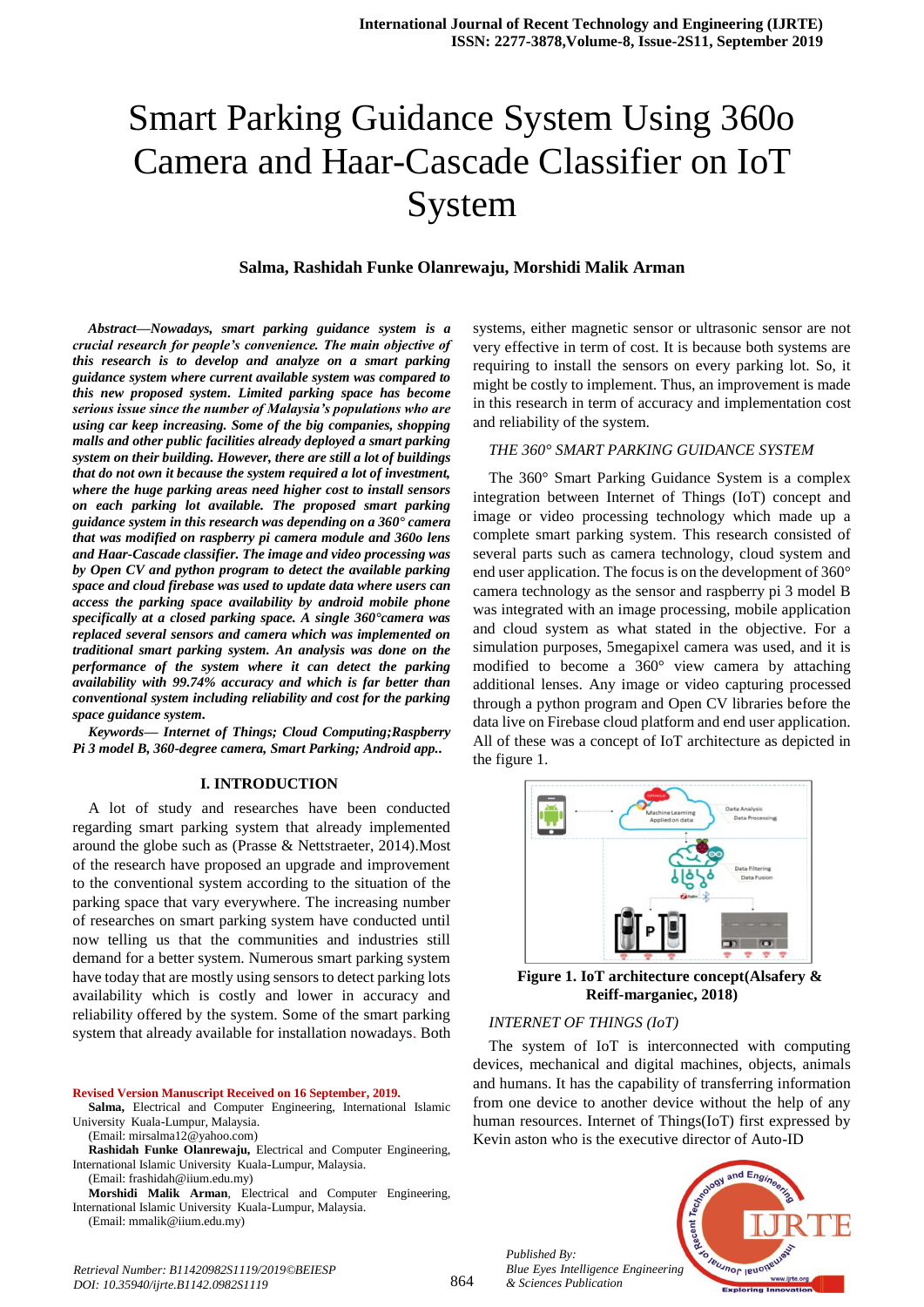Center.Today the IoT market scope is reaching at new levels that is estimated by the report of Gartnera in 2011 (Sardeshmukh & Ambawade, 2018).The IoT is highly flexible and feasible in efficiency that is highly depends on the algorithm which correlating and analysing the collected data through the quality of image data of IoT(Benita & Chalissery, 2017). Machine Vision is the promising solution to improve the current solution of IoT smart parking guidance system. This system consists of IoT, mobile application together with machine vision through digital image processing. Cloud Firebase is used as the database to store data collected from Pi at the same time allows mobile app, On the other hand, Firebase is used to enable user login and communication platform data storage.All users are need to register to the application with their user name, email and car-plate number. Besides, with the mobile application, drivers can reserve the parking space in advance. This system reduces the time for drivers to find and reserve the parking space

### *CLOUD COMPUTING WITH IOT*

Internet of Things(IoT) and cloud computing are two very different technologies. Cloud computing involves to deliver data, application, videos, image through the internet to data centers. Meanwhile, the Internet of Things refers internet connection of devices. All services, storage, data sharing and other system resources are available in the cloud for public use. The sharing process of all these data is called cloud computing and it is highly interrelated with the concept of IoT. By referring to(Hall, 2010), cloud computing architecture is always free and shareable with the world communities. It is important to keep it open-source because the system can be easily improved by the communities it self. "Cloud computing is categorized under three sub-group which is Public Cloud – available to all, Private Cloud – within an organization and Hybrid Cloud, which combined both cloud architecture model. The storage service available in the cloud is very huge and it is capable of handling real time activities and notifications required by lot of IoT devices (Princy & Nigel, 2015).Due to the existence of cloud computing some industrial equipment is replaced by a Cloud Robotics who can help in the automation process.(V, 2016) Human workforce can be reduced while the efficiency of the works increased due to data sharing available in the cloud storage(V, 2016). Raspberry pi board encompasses System on a Chip (SoC) it means it is a method of grouping all the valuable electronics to run on the individual chip and it also uses processor Broad com BCM2837 for various interfaces. Raspberry pi is flexible; it can use for general purpose computing. Hence, it is used for smart parking guidance system in this research while another solution was proposed by (Maenhaut, Volckaert, Ongenae, & Turck, 2017) with the title, Demo Abstract: RPiaaS: A Raspberry Pi Testbed for Validation of Cloud Resources Management Strategies. "The test-bed provides an easy-to-use environment for the initial evaluation of novel cloud resource management strategies and is designed to facilitate the step from simulations towards experimental evaluations on larger cloud tested.(Maenhaut et al., 2017). (Durnyak & Havrysh, 2018) computer vision techniques involved Fourier transform to process the input signal from a picture or video.

# *RASPBERRY Pi WITH IoT*

Raspberry Pi is a small computer that is widely used by the inventors, engineers and hobbyists to create an interesting research especially related to IoT research that needs connection to the cloud. Nowadays, Raspberry Pi becomes the most favourite processor to implement into a research because it is cheap and open source. A lot of information, tutorials, specifications and other miscellaneous data are freely available on the internet itself. Those data are important for an improvement to be made in the future. It is reliable for the commercial purposes as we can see several researches have been conducted by using Raspberry Pi either as the main component or supported component. In research paper(Collage, Collage, & Collage, 2017) and (Ojrulwkp et al., 2017) Raspberry Pi was implemented into a smart parking system. The author said that the objective of the research achieved while they managed to minimize the cost(Collage et al., 2017). On the other hand, (Korea, 2016)shows that Raspberry Pi can be used as a support component in a Smart Home system implemented developer version of Raspberry Pi 2 into their predictive Smart Home application and act as terminal system which able to communicate with the cloud server effectively. Figure 2 shows the architecture of the system for . Other than that, Raspberry Pi has been used to power cloud server in (Aktaruzzaman, Badhan, Adnan, & Alam, 2017) Smart Sensor Network for Smart Buildings(Lobachev, 2016), water Quality Monitoring system (Engineering, 2015)and a low-cost video trans-coder (Barais, Bourcier, & Dion, 2016). Smart Car Parking Management System Using IoT is a research where proposed method had developed the traditional servicing channels like parking attendance and toll-both. They used Arduino Uno, Ultrasonic sensor, cloud server and Wi-Fi Module where the Internet of Things integrate software, hardware and network connectivity which allows to sense object and control remotely. However, the Arduino Uno has no any own operating system like Raspberry Pi.It needs to use windows or Mac OS. Thus while it will use any additional feature like Ethernet connection, video streaming and Bluetooth connection etc.- it may increase extra cost more than itself because of requiring to buy extra shields. Hence, Raspberry pi is selected for this research based on its feature and price.



**Figure 2. Raspberry Pi implemented in Smart Home system(Korea, 2016)**

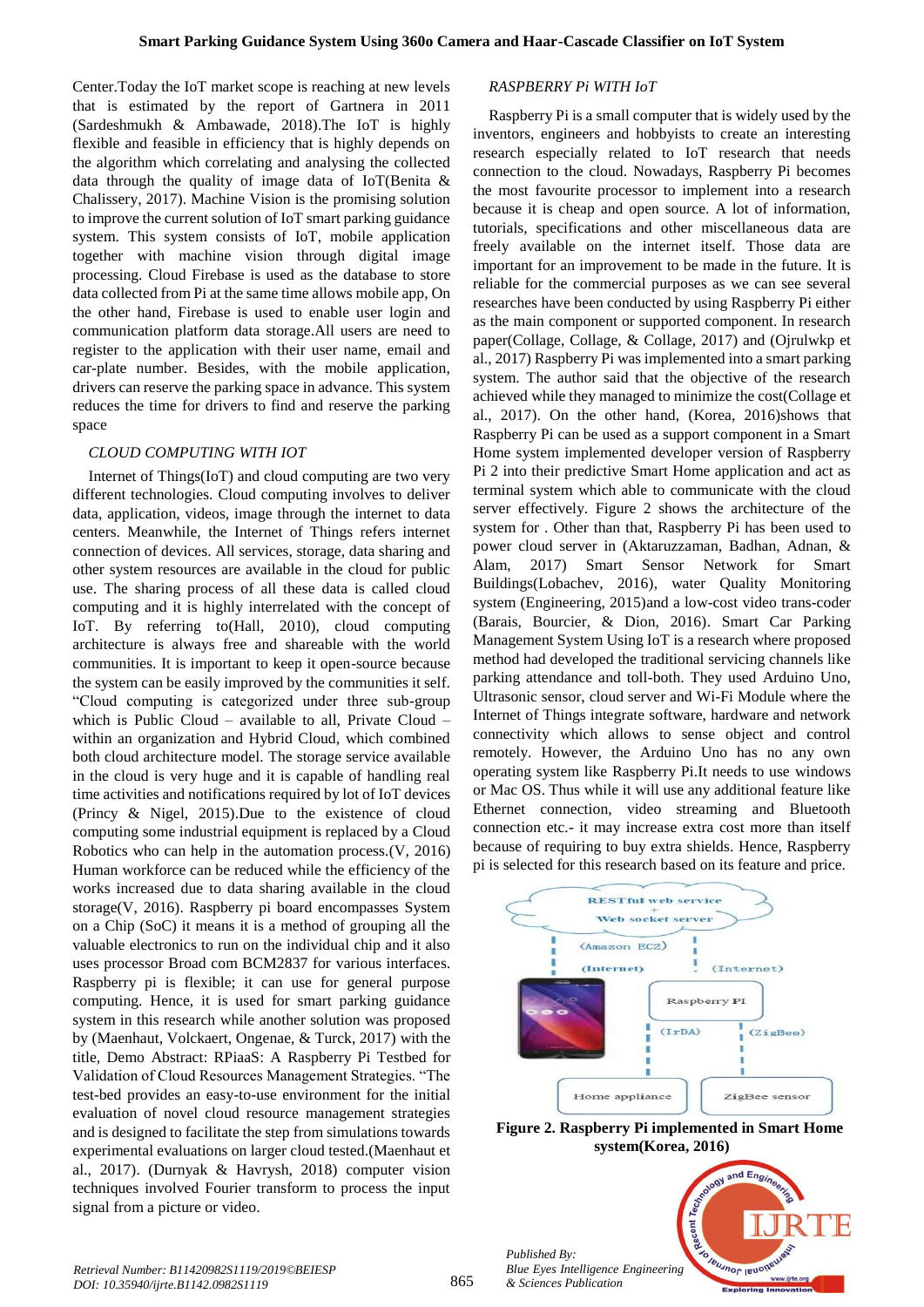First part introduces the research area and overview of the research. A comprehensive review of the literature on this research area represents in part two. We reviewed different smart parking guidance techniques that apply for finding available parking space for this research purposes. Third part describe the methodology used in this research and fourth, fifth and sixth and the rest part introduces the result, the user acceptance test for the system, discussion , conclusion and future work simultaneously.

#### **II. RELATED WORK**

Past few years, smart parking system have been demanded by the communities across the globe and it can be seen in almost every developed country nowadays. Tremendous amount of research on smart parking system been conducted every year. Since then, this kind of high technology system has gone through big improvement. It all started with wired sensors being used and installed on every available parking slots just to detect the presence of a vehicles.(Kumar, Chilamkurti, & Soh, 2007) did mention in their paper, one of the famous research being conducted during that time is Siemens Si Park. After that, people started to realize that the old system need an improvement on detection accuracy, reliability, installation cost power consumption, communication protocols, communication efficiency, and time used to find parking lot, signals delay and much more. There are many researcher for example (Guerrero-Ibáñez, Zeadally,& Contreras-Castillo, 2018)used sensor technology for detecting the parking system where sensor based parking guidance system is designed for indoor parking. This system is harder to be implemented as it need wirings to interconnect sensors and LED. (Ng, Loong, Isaak, & Yusof, 2019) proposed vision based smart parking system using Internet of Things where 5megapixel camera is used that was connected to Raspberry pi 3 model B camera module and canny edge detection technique was used as method for detection. Image quality is improved and detecting the parking vacancy with 98% accurately in real time. However, the accuracy of this method may improve by using better camera and method. (Bibi, Majid, Dawood, & Guo, 2017) have done a research on

Automatic Parking Space Detection System. A web camera is used to get the images of the parking area and image processing techniques are used to detect the presence or absence of cars to count and locate the available parking spaces which achieved the average performance is 99.5 % and is very high as compared with other parking lot detections applications. The result shows that when the captured images of the parking lot are not clear because of less lighting or occlusions, the efficiency decreases and the accuracy for detection's reduces. (Bao, Zhan, Xu, & Hu, 2017) have work on A novel dual microwave Doppler Radar based vehicle detection sensor for parking IoT occupancy detection. Doppler radar transceiver module was used to detect the movement of a parking vehicle where motion recognition method was presented to identify the vehicle behavior and generate the parking space occupancy Doppler radar sensor detected the vehicle movement clearly and the detection accuracy achieved higher than 98%. However, the system design is more complicated.(Dokur, Katkoori, & Elmehraz, 2016) have developed Embedded System Design of a Real-time Parking Guidance System. This system consists of Arduino, ultrasonic sensor, and a temperature sensor. Detection logic was then developed to identify a car after analyzing the initial test results. This logic was extended to trigger a camera to take an image of the vehicle for validation purposes. The proposed system has mitigated their objective. However, ultrasonic sensor is expensive in installation because it requires a sensor for each park and its sensitivity to the fluctuation of temperature and extreme air turbulence.

#### **III. REARCH METHODOLOGY**

The research purpose was to explore and study the different techniques that used in smart parking guidance system to develop a cost effective process to find available parking slot and reservation purposes. The method employed in conducting this study was a simulation to achieve the research objectives. Therefore, it was briefly described about some of hardware and software system that used in this research to develop the prototype.

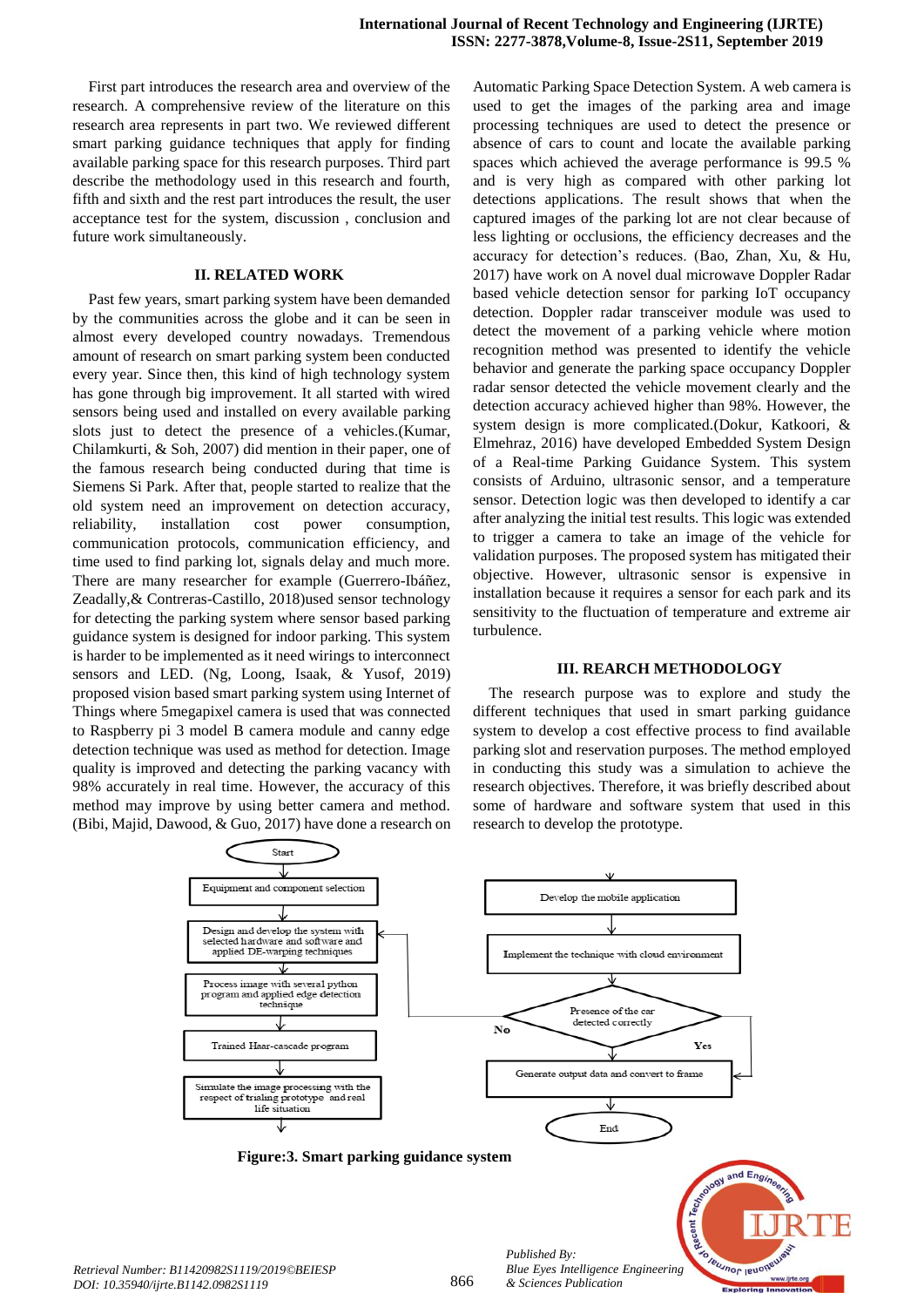#### *SYSTEM DESIGN DEVELOPMENT WITH HARDWARE AND SOFTWARE*

The system design and development of this research involved 3 stages which is image processing, cloud development and mobile application development. The main focus was on image processing as the main sensor of this research is the camera itself and it is used to detect the availability of the parking lots. In this research used Raspberry pi instead of other microprocessor for prototyping purposes mainly because of the pricesand the capability of the devices. Figure 4. below shows the whole process involved in this research. First, the Raspberry pi camera is attached to the Kogeto Dots 360° lens converter. The camera

is attached to the Raspberry pi port. Image processing are integrated through the Raspberry pi by using Python and Open CV. To do the simulation, the camera is placed somewhere at the center of the parking space which can get more view of the parking lots. After that, video is processed through the Raspberry pi by using a technique called edge detection which detect the changes on the pixels. The presence of a car is monitored before it is sending to the cloud (Firebase) and the user mobile application. On a user site, they can reserve any available parking space and google maps API is used to allocate the time before user arrived on the parking spot.



**Figure.4. whole process of Smart parking guidance system method.**

# *IMAGE PROCESSING*

There is several preprocessing with python programs implemented for the image/video processing in this research such as:

- Varying the brightness of the subject
- Scaling the objects
- Blurring and sharpening the image captured
- Thresholding
- Edge detection

Edge detection is the main techniques that was used in this research. Each parking space have line edges that separated each lot. So, those lines used as background reference to specified parking space number.

# *HAAR-CASCADE CLASSIFIER*

In the figure, shows the block diagram of the proposed method. The system tries to find the presence of the car in the parking from the video which was taken by 360-degree camera. The car image was taken from the front and back of the cars for training. The XML file was used for detecting the presence of the that was created after training the classifier. To train the program these are the main steps was taken:



cent

leusnor lend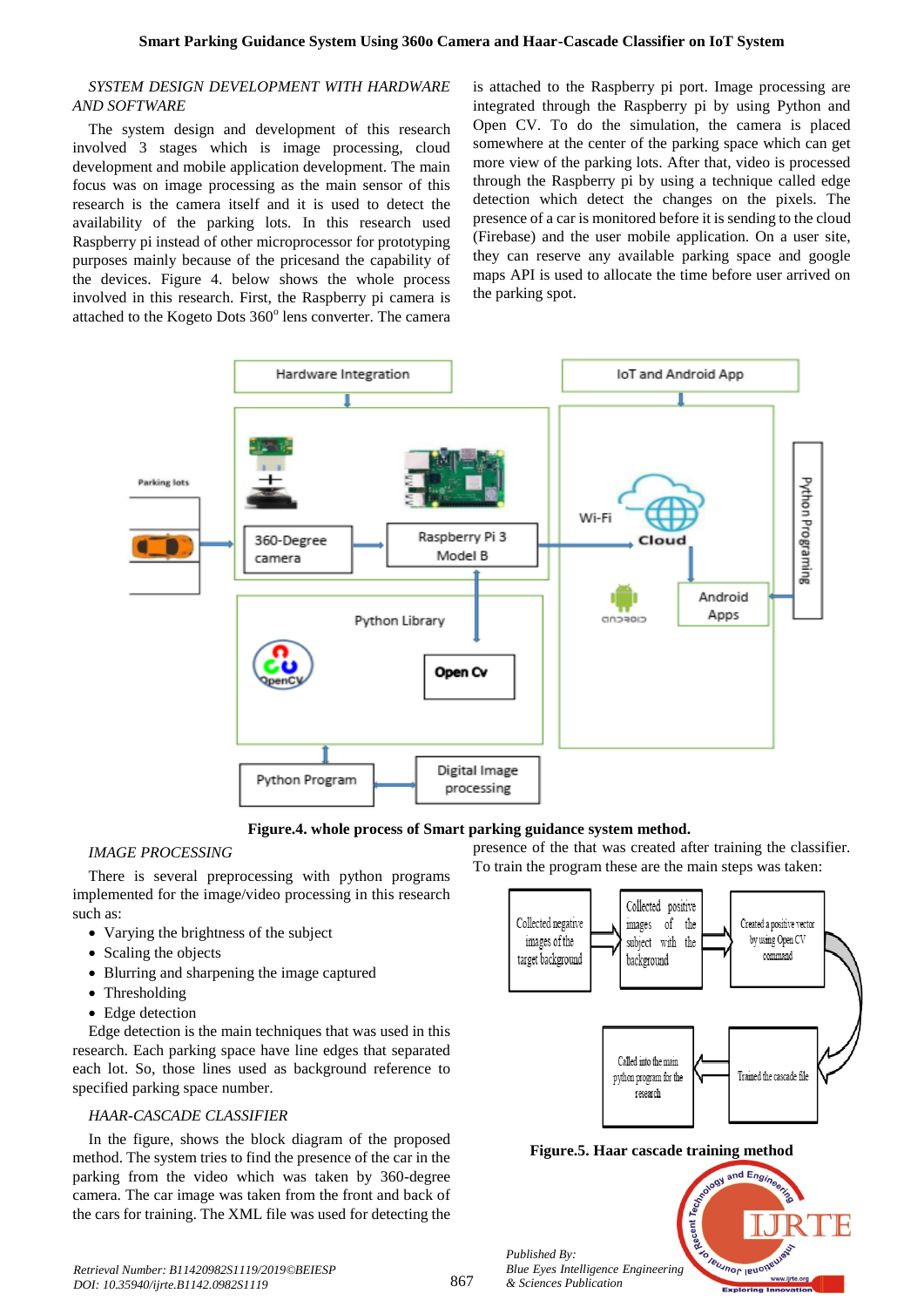Haar Cascade is a classifier is created by the author(Viola & Jones, 2005) to detect and track the object in the image. To train the classifier positive image contain the wanted object where negative contain the unwanted object. the classifier scans the features (shown in Figure6) which create the specific target values on the positive images by using the sum values of black and the white areas of the features. For detecting and tracking the object, classifier tries to create most optimized target values by changing the size of the features. Features are the weak classifier because they can't be a correct classifier alone. The image of the object contains many feature and object where they are collected. In the image facilitate the detection of the object using a lot of positive and negative images. Classifier runs basically mentioned in the above. The efficiency of finding the object in the image depends on the method of training classifier using number of positive and negative images.



#### **Figure:6. Features of the classifier**

Haar cascade file was used together with the Open CV to be the reference on subject image. There are several precautions was followed to obtain good result such as:

 Negative images collected between 1000 to 1500 snapshot

 Negative images size was must be larger than the positive image (negative: 100x100 & positive image: 50x50) • The ratio of negative to positive images was 2:1

#### *TRAINING THE HAAR-CASCADE CLASSIFIER*

For training the classifier used lots of positive and negative images. Some positive images are shown in Figure.8 and 9 which are taken from the source. We trained the classifier using the positive images



**Figure:7. code for image collection.**



**Figure 8. Positive image collected**



**Figure 9. Negative image collected**

The positive images contain the wanted object(car) but negative image does not contain the wanted object.The positive images were re-sized to 50\*50 pixels where negative images were re-sized to 100\*100 pixel and converted to vector file. After them, the number of positive images is determined that was used in training. For determining this number (x) Equation (1) is used.

\n The number of two numbers is given by:\n 
$$
X \leq \frac{(\text{Number of pos.} \text{Img} - \text{Number of neg.} \text{Img})}{1 + (\text{Number of stages} - 1) \times (1 - \text{MinHitRate})}
$$
\n

In this equation, number, of stages indicates that in how many stages the classifier reaches to the result and the min hit Rate indicates the minimum hit rate in every stage. Other parameters to train the images are Max False Alarm Rate. First of them represents the acceptable maximum false alarm rate for the training section of object. The second one represents the memory that allocated for training the classifier. For this study, the parameters are selected as number of Stages:24, min hit Rate: 0.995, max False Alarm Rate:0.25.

#### *MOBILE APPLICATION WITH OPEN CV AND CLOUD*

This research was integrated with the mobile application in IoT. The app was created by Android studio which is integrated development environment (IDE) for the device run by Android operating system(os.) This IDE is substituted with other prominent IDE (like Eclipse, NetBeans etc.)



*Published By:*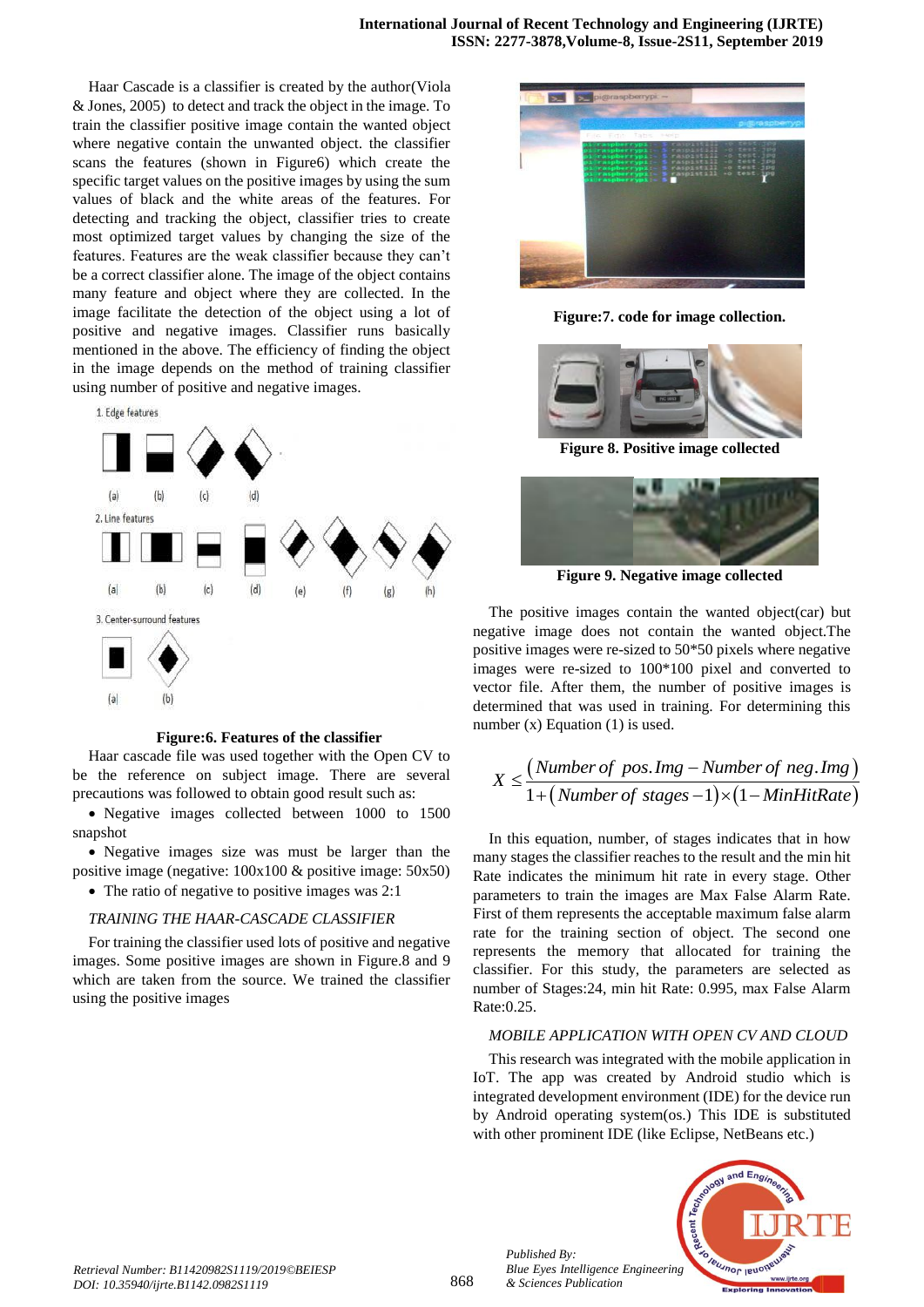because of its elasticity to the designer along with its emulator to experiment the APPs in the various devices virtually. However, the open CV for the image processing with Android library functions mainly intended for the real-time computer vision.CV is written in C++ but it provisions different stage for the computation such as Windows, Linux, OS x, Free BSD, NetBSD and also for mobile like Android, iOS, Maemo Black berry 10. Moreover, cloud platform was implemented specially for management. The data for the presence of the car parking and number of parking availability is updated in the cloud firebase that is the real time video process though the 360-degree camera sensor and processed through the Open CV with python program on raspberry pi. It is able to monitor the parking area and check for the presence of cars. The cloud was connected to the mobile application. Thus, when user reserved their parking lot with specific plate number, it is automatically being updated on the cloud. There are several main components involved in the application:

- 1. Shows available parking lot
- 2. Parking lot reservation
- 3. User need to enter their plate number upon reservation

#### **IV.PERFORMANCE OF PROTOTYPE**

Figures 10, 11 and 12 below are the result of image / video processing recorded. For the preliminary result, the video is first recorded than processed by the Open CV software. However later, the video is live stream and the process happened at the same time.



On the first trial of video processing, the detection is not very accurate, it is detected some unnecessary part of the car and background. The rectangle size, color and thickness was set inside the python program. The region of interest (RoI) was set inside the trained haar-cascade .xml file which called inside the python program. This trial was used 300 negatives background images and 150 positives subject image.



**Figure .11.2nd trial image processing for prototype**

As it is seen the result for second trial, the video was recorded in light condition in sunny weather. The program is now recognized the car correctly. The accuracy of car detection is 100%. However, we only need one detection per car. On this stage, the haar-cascade used are 1500 negatives background images and 750 positives subject images. It is observed that the accuracy depends of the proposed method is the number of image training for the feature detection.



**Figure.12.3rdtrial for prototype simulation**

The video was recorded in occluded weather when the light condition was quite low. But the in this situation the system can detect the car accurately until 99.49%. The preliminary result is until this stage only for the prototype.

#### *EVALUATION METRIC FOR PERFORMANCE ANALYSIS*

To test the performance of proposed method, the efficiency of the system is measured with video taken at different timeintervals. The performance is calculated by comparing the results of occupancy to the ground truth value. The performance of theproposed system is measured by the using the equation (4). Ten slots per test is considered for the experiment.

Number of Total Slots=10\*(Tests performed) ……… (2)

Number of Correct Slot Detections=10\*(Correct Detections in the Tests performed) …………… (3) Accuracy percentage = (Number of correct slots detected/ Total slots) \*100……. (4)

| Table.1. Performance result of prototype |             |                |              |         |  |  |  |
|------------------------------------------|-------------|----------------|--------------|---------|--|--|--|
| Car                                      | <b>Test</b> | <b>Correct</b> | <b>False</b> | Accurac |  |  |  |
| appearan                                 | performe    | detectio       | detectio     | V       |  |  |  |
| ce                                       |             | n              | n            |         |  |  |  |
| Sunny                                    | 149         | 149            | 0            | 100%    |  |  |  |
| Occluded                                 | 199         | 198            |              | 99.74%  |  |  |  |

 It can be seen from the table that the accuracy is to be 100% and 99.49% accurate during sunny and occluded weather. Low light condition has effect to decreases the efficiency and the accuracy for detections during occluded weather. It is proved that the performance is 99.74 % on average. The accuracy is comparatively high among other systems detection. It is also highly depending on the camera used for the parking lot monitoring system of the proposed work.



*Published By:*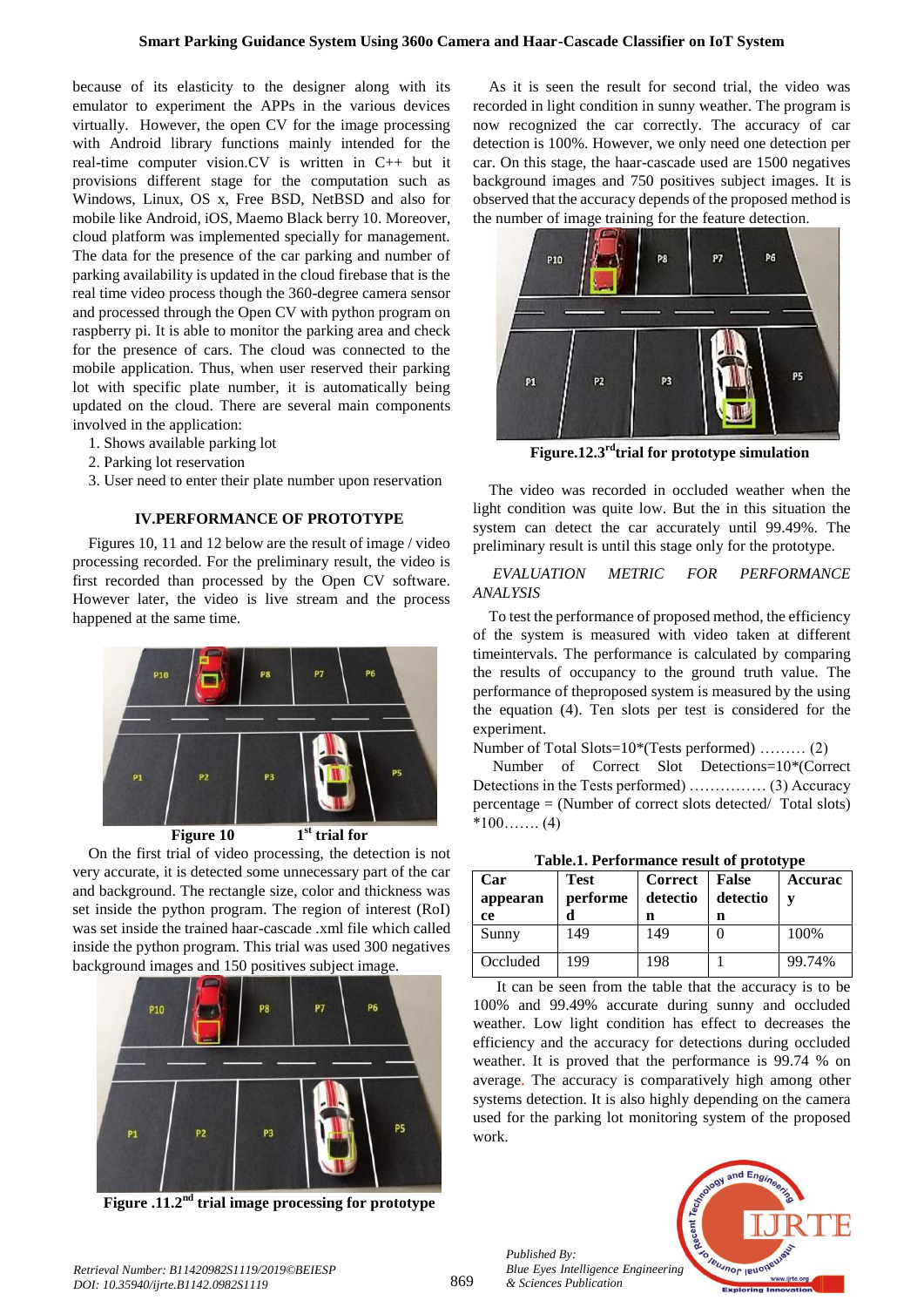| method for the prototype.                      |                                                                                                                                                 |                                                                                                |                                 |                              |  |  |  |
|------------------------------------------------|-------------------------------------------------------------------------------------------------------------------------------------------------|------------------------------------------------------------------------------------------------|---------------------------------|------------------------------|--|--|--|
| <b>Author</b><br>-year                         | <b>Title</b>                                                                                                                                    | <b>Proposed</b><br>method                                                                      | Camera/se<br>nsor               | <b>Detecti</b><br>on<br>Rate |  |  |  |
| Ng,<br>Loong,<br>Isaak,<br>&<br>Yusof,<br>2019 | Machine<br>vision<br>based<br>smart<br>parking                                                                                                  | canny<br>edge<br>detection<br>technique                                                        | 5megapixel<br>camera            | 98%                          |  |  |  |
| Bao,<br>Zhan,<br>$\&$<br>Xu,<br>Hu,<br>2017    | A<br>novel<br>dual<br>microwav<br>e Doppler<br>Radar<br>based<br>vehicle<br>detection<br>sensor for<br>parking<br>IoT<br>occupancy<br>detection | Doppler<br>radar<br>sensor                                                                     | motion<br>recognition<br>method | 98%                          |  |  |  |
| This<br>researc<br>h                           | smart<br>parking<br>guidance<br>system<br>using 360°<br>camera<br>and<br>haar-casca<br>de<br>classifier<br><b>IoT</b><br>on<br>system           | 360-degre<br>kogeto<br>e<br>lens with 5<br>megapixel<br>camera<br>module of<br>raspberry<br>pi | Haar-casca<br>de classifier     | 99.74%                       |  |  |  |

# **Table.2. Comparison of Detection Rate between pieces of research works and this work based on camera and**

# **V. USER ACCEPTANCE TEST WITH DEVELOPED APP AND CLOUD FIREBASE IN IoT**

The prototype provides back-end hardware and software support for users to book and access a parking spot. The system tested by providing some recorded videos that held by 360-degree camera from the prototype parking space which was arranged for 10 parking space and that was processed through the Open CV and python program which detected the presence of the car and the availability of parking data was being updated in the cloud firebase that was connected with the android app developed by android studio. Here are some of the figure showing the(UAT) User Acceptance Test.



|                           |  | 11:14 AM       | $_{2.2.2}$ (0.2830) 6 $-40.1$ |  |  |
|---------------------------|--|----------------|-------------------------------|--|--|
| CarParking_Booking_System |  |                | CarParking_Booking_System     |  |  |
| <b>Regestration Page</b>  |  |                | <b>Parking Slots</b>          |  |  |
| Enter Your Name           |  | P1             | <b>P10</b>                    |  |  |
| Enter Phone No            |  | P <sub>2</sub> | P9                            |  |  |
| Enter Car Number          |  |                |                               |  |  |
| Enter Your Email          |  | P <sub>3</sub> | P <sub>8</sub>                |  |  |
| Enter the User Name       |  | P4             | P7                            |  |  |
| Enter Your Password       |  |                |                               |  |  |
| <b>REG</b>                |  | רי             | <b>OLIFOU</b>                 |  |  |

**Figure15(a)Booking welcome page Figure(b) Log in or signup page Figure(c)Registration page.**



*Published By:*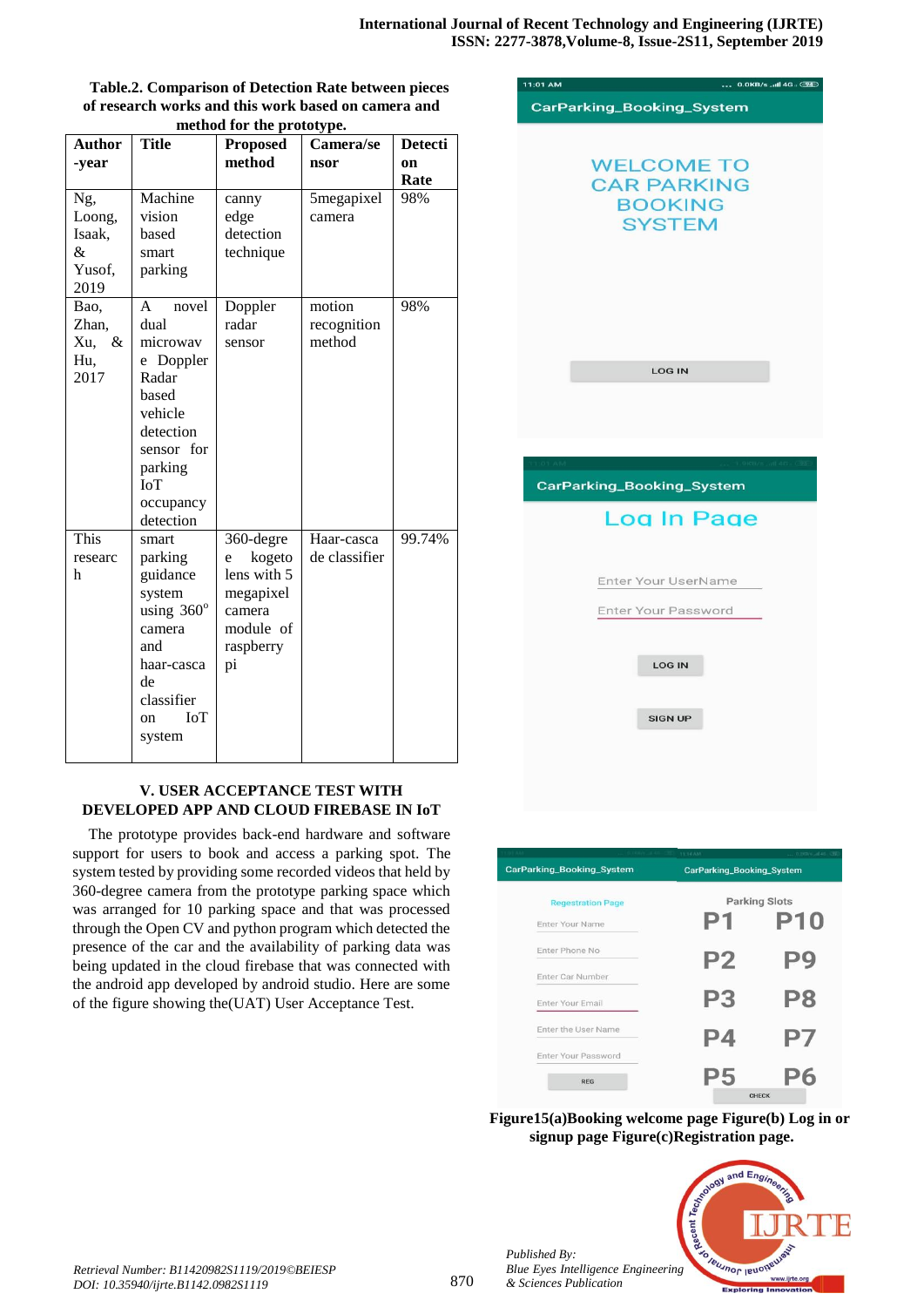#### **Smart Parking Guidance System Using 360o Camera and Haar-Cascade Classifier on IoT System**

To access the parking information, users should install the app namely "Car Park Booking System" on their smart phone. Then they will be able to access the app with various activity like Figure (a). The welcome page for the interested user to access the app . To access the app, user must need to do the registration with the signup navigation bar and after doing the registration they need to login with the valid username and password that used for the registration that mentioned in figure(b), (c) and (d).



**Figure(d) Log in page Figure(e)Check parking slot Figure(f) Figure (g) Parking availability information in firebase Figure (h)Access parking availability with red color.**

In the figure (e) and (f) showing that after successfully login user can access the real parking information by their apps that is updating in the cloud firebase where for available number of parking space is mentioned by false condition and the presence of the car is showing with true condition. Then the data get by the app is with red color for the available parking lot and green color mentioned the booked number of lots in the figure $(g)$ .



**Figure. (h) Booking parking Figure (i) Update booking information in the cloud firebase and started time.**

Figure(h) shows the booking process with complete the three steps that are car licence number including the date and time when want to use the park. Then that information was being updated in the cloud firebase showing in figure (i).

#### **VI. DISCUSSION& RESULTS**

Based on the simulation the result is satisfactory and it can come to conclude that the developed prototype is reliable and have better detection accuracy compared to others system. The UAT (User Acceptance Test) shows that 360° smart parking guidance system is a research that uses IoT monitoring system for real time data and that does not involve any human involvement physically. Back end users is able to monitor real time data and interact with it from their gadgets such as smartphone through the Internet. In this research mainly the tested result is calculated based on prototype simulation. Therefore, the result tested in two weather condition like sunny and occluded where in sunny condition, the accuracy reached up to 100% but in occluded weather condition has possibility to fall the accuracy bit up to 99.49%. Moreover, the accuracy depends on the number of image trailing in haar-cascade method. Because of that a large number of positive and negative images need to train where the ratio of images training is 2:1.

#### **VII.CONCLUSION**

Smart parking guidance systems in IoT are considered as sophisticated therefore the problem is that it's not available to the general people due to higher cost associated with the complexity related to the setting up such a system. However, due to its rising popularity in the smart parking guidance system more and more researchers are working to make this technology accessible to the population. The major objective of this research was to build an easy and efficient parking guidance system which could be used for finding and reserving the empty parking space with their mobile phone. In this attempt a prototype device that include 360-degree camera has been modified to capture image and dataset was created for training and testing purposes. Utilizing Haar-Cascade method the system was developed which is a reliable and able to detect the presence of the car and the parking space availability with 99.74% accuracy on average that is far better than other systems. By implementing this smart parking guidance system, it will lead more convenient and hassle-free lifestyle for the urban drivers as they will be able to monitor remotely and book their parking spot and this will lead to the improvement on time and fuel consumption. Moreover, communities in today's world demands more parking area that is convenient to use and less complicated. Thus, this concludes that it will lead a smarter environment and urban drivers will have a productive situation as they can monitor specific parking lot that they want to use for reserving remotely at the same saved their time and money for fuel consumption.